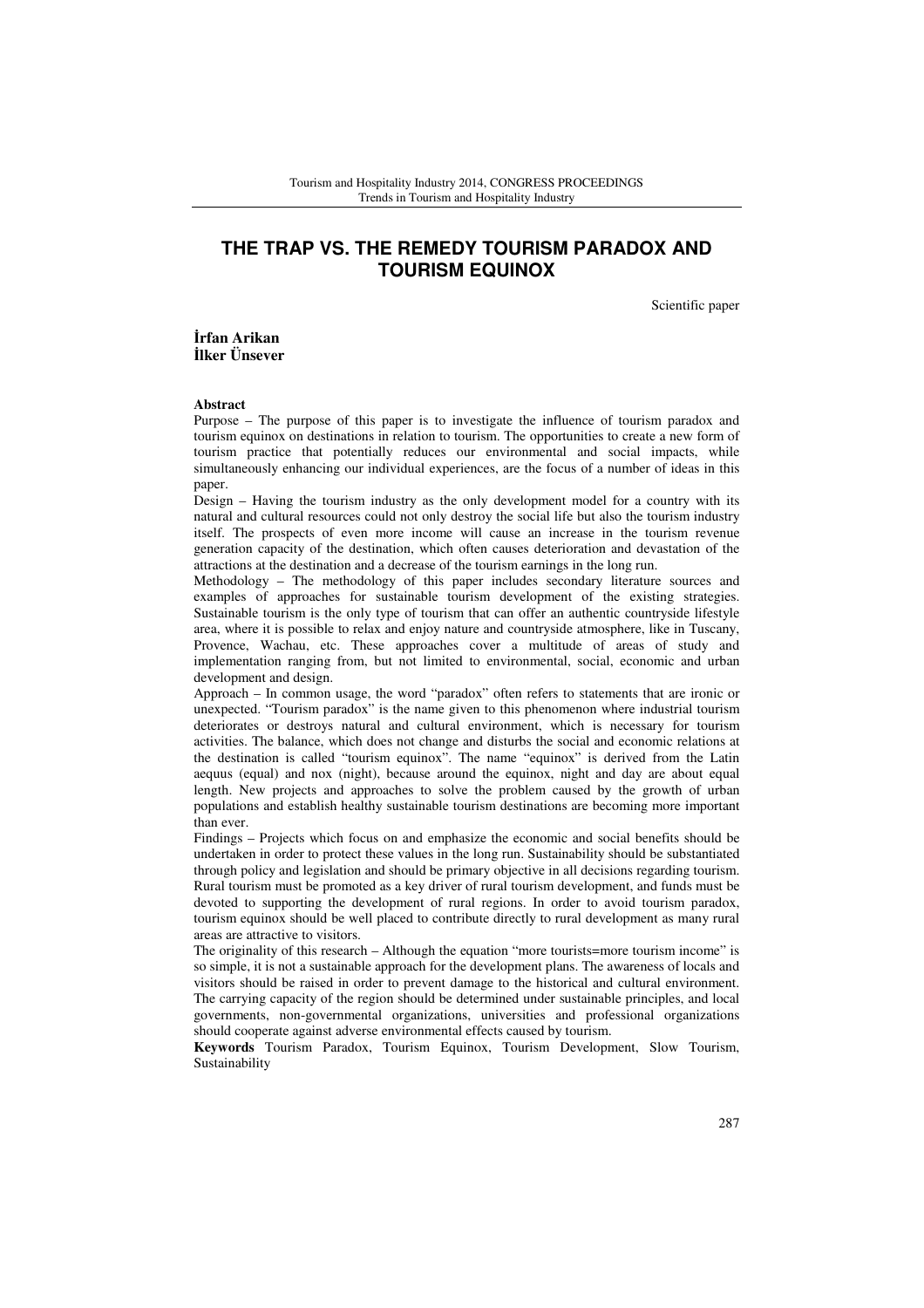## **1. INTRODUCTION**

Having the tourism industry as the only development model for a country with its natural and cultural resources could not only destroy the social life but also the tourism industry itself. Although the equation "more tourists=more tourism income" is so simple, it is not a sustainable approach for the development plans. But the infrastructure necessary for more tourists will inevitably detract from the very attractions that the destination has. New buildings, new lifestyles, new social and commercial relationships will rapidly replace old ones at the destination. The prospects of even more income will cause an increase in the tourism revenue generation capacity of the destination which often causes deterioration and devastation of the attractions at the destination and a decrease of the tourism earnings in the long run.

This is what is meant by the concept of "tourism paradox". In common usage, the word "paradox" often refers to statements that are ironic or unexpected, such as "the paradox that standing is more tiring than walking ". Tourism paradox is the name given to this phenomenon where industrial tourism deteriorates or destroys natural and cultural environment which is necessary for tourism activities. Projects which focus on and emphasize the economic and social benefits should be undertaken in order to protect these values in the long run.

The balance, which does not change and disturbs the social and economic relations at the destination is called "tourism equinox". The name "equinox" is derived from the Latin aequus (equal) and nox (night), because around the equinox, night and day are about equal length. New projects and approaches to solve the problem caused by the growth of urban populations and establish healthy sustainable tourism destinations are becoming more important than ever.

This paper investigates the influence of tourism paradox and tourism equinox on destinations in relation to tourism. The opportunities to create a new form of tourism practice that potentially reduces our environmental and social impacts, while simultaneously enhancing our individual experiences, are the focus of a number of ideas in this paper.

### **2. TOURISM PARADOX**

The tourism product is developed, funded, managed and marketed by both private and public sector entities such as government ministries, tourism authorities, hotels and Destination Marketing Organisations (DMO's), all having their own ways of dealing with the product, own limitations and resource-based challenges. This sometimes makes it challenging to create the optional synergy between the stakeholders required to maximise tourism revenues, and the level of understanding between public and private sector stakeholders, all of which are ultimately striving to attain the same goal (i.e. to get the right tourism destination mix from different perspectives) is not always as good as it ought to be for product development to take place in a way that is oriented towards the maximisation of revenue from tourism. A tourism destination's characteristics and industry are highly affected by regional and local politics and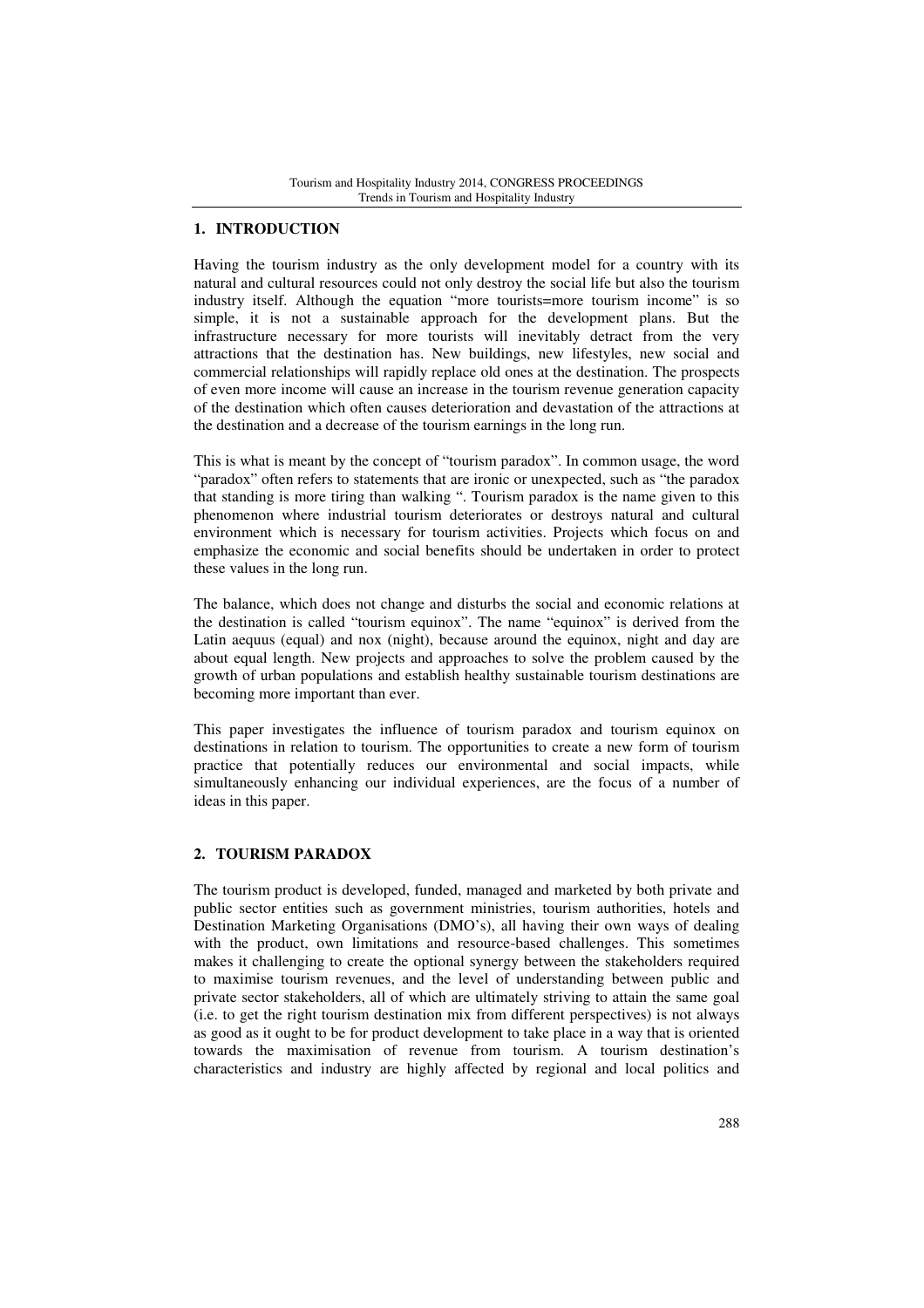policies, and are made up of a multidimensional conflation of macro- and microproduct features that are developed and marketed to dynamic and heterogeneous markets.<sup>1</sup>

The proposal offered by today's competitive paradigm that the more the number of tourists arriving at a destination, the more the income for the destination sounds good at first. New buildings, new lifestyles, foreign capital and new socio-economic relationships appear rapidly at the destination. The increased number of tourist arrivals gives the appearance of increasing desirability of the destination. Is it, however a feasible proposal for all cases? With the increased tourism activity, there is also an increase in problems faced by the local people and tourists at the destination. The tourism paradox begins to appear at this stage since the natural and cultural resources that are worth seeing are consumed by those who come to visit them. The destination could shrink and disappear in the long run. Hence new projects and approaches to solve the problems caused by the growth of urban populations and establish healthy sustainable tourism destinations are becoming more important than ever.

An analogy can be made of a scorpion stinging itself when surrounded with fire to local economies dependent on tourism. For such destinations tourism is sometimes embraced as a lifestyle and everything there becomes entwined with tourism, in effect tourism becomes the ring of fire causing "self-destruction" of the destination. Although this metaphor is not novel, it expresses the notion where tourism itself causes a downward spiral as put forth by previous tourism researches that have considered the phenomenon from different points of view.

The important point regarding this fact is that although it doesn't "always" take place, it takes place "sometimes" bordering "often". This happens as a result of viewing tourism purely in terms of numbers and income. This view ignores the concept of sustainability, where demand and supply have to take into consideration the exhaustion and depletion of the natural and historical attractions that form the basis of tourism for the destination.

Contemporary definitions of tourism tend to focus on "people going from one place to another", spending time there "for the purpose of one thing or another". It follows that the destination has to offer something that makes it worth going there. Be it the beach, the ruins, the food, the sites or some unique activity, a destination needs to offer something of value to the tourist that the tourist can't find at home.

Tourists travel, stay, experience and enjoy. It is an enjoyable experience to touch, smell, taste, hear and see the attractions at the destination. Urbain states "tourism does not only make attraction resources authentic but also organize them, and it impairs them through 'sanctification'. Thus it makes "the reality" artificial. $<sup>2</sup>$ </sup>

<sup>1</sup> www.equinoxadvisory.com

<sup>2</sup> Urbain, J.-D., *L'idiot du voyage:Histoires de tourists*. Paris: Plon, 1991.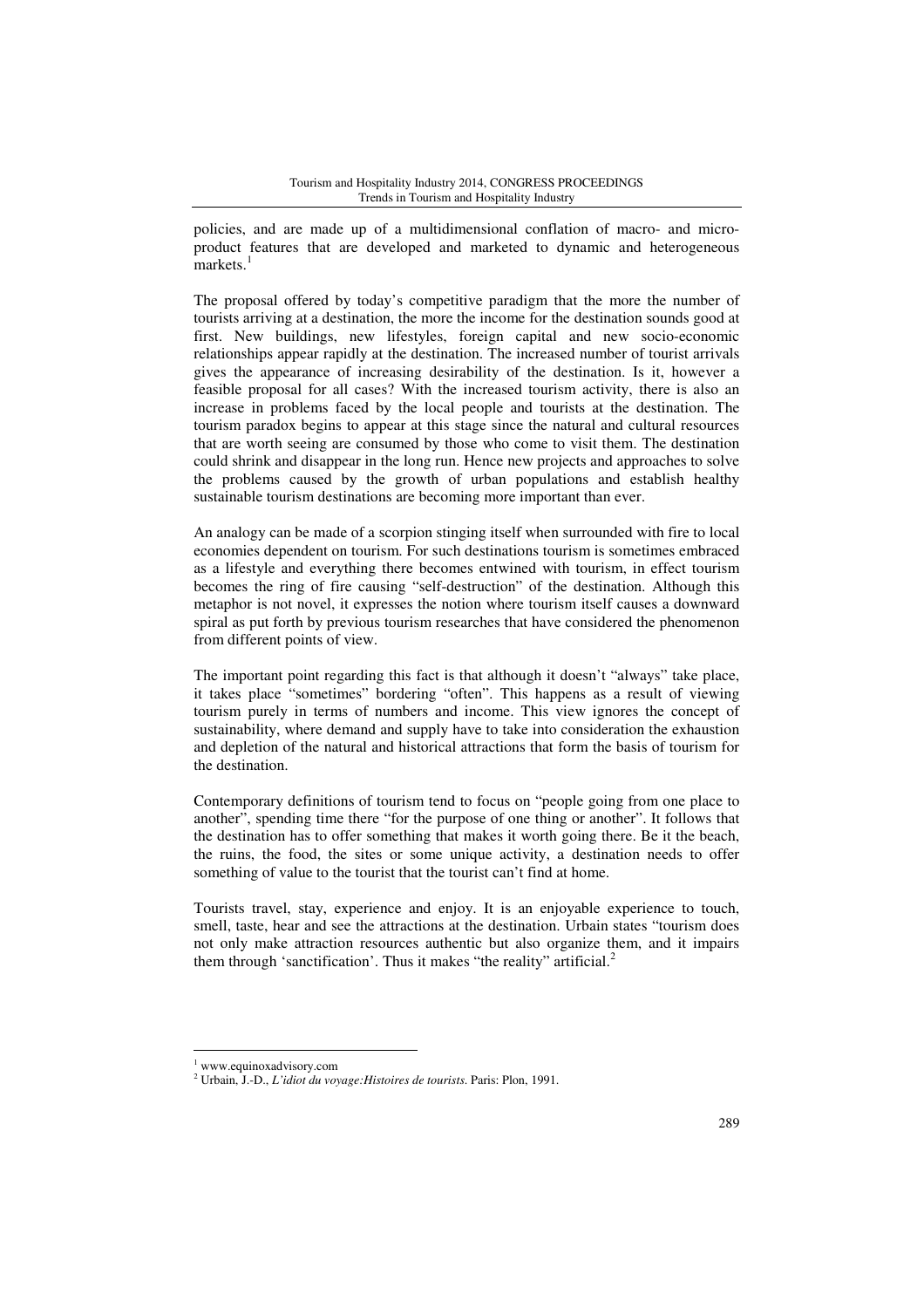#### Tourism and Hospitality Industry 2014, CONGRESS PROCEEDINGS Trends in Tourism and Hospitality Industry

Regardless of the motive, the tourists will spend time at the destination, that is, they will "stay the night" for the travel to be tourism. The accommodation owners at the destination will provide these amenities to ensure that the tourists come to the destination and spend money there. The quality of these facilities will be such as to offer the level of comfort the tourists have at home, if not higher. However, the tourists do not just stay at an accommodation but also consume food and beverage, use soap and shampoo, and have a bath or two, sometimes even more than they do at home. In other words, those who are accommodated consume things like various products, nature, air, water and much more.

These facilities will be located nearest to that is worth seeing, preferably right in the middle. In Istanbul, for example, the destination will be around Sultanahmet or along the Bosporus, whereas for Venice; a hotel located in the Piazza San Marco will be preferred. These are vital elements to create a demand for "going to" among the masses, and as a result to satisfying this demand. As the number of tourists visiting to a destination increases so will the revenue generated. Then it inevitably follows, facilities, roads, airports, and ports with the capacity to accommodate more people will be built for more income. Tourism investments have been modified in such manner that negative natural social impact is the central focus of prohibitions regarding investments. Today, tourism investments face more restrictions than incentives. Environmental and social organizations have become more vociferous and active in their opposition to investments in "endangered" areas. It can even be said that tourism and environment have become diametrically opposed concepts.

### **3. TOURISM EQUINOX**

l

The 'elephant in the room' for any discussion of the ecological sustainability credentials of ecotourism, sustainable tourism or slow tourism, is of course, the energy source used to move the tourists from origin to destination and back again. It is an inconvinient truth that the trip commences upon departure from the origin, and that usually involves the use of non-renewable energy that emits carbon into the atmosphere.<sup>3</sup>

Among the positive effects of tourism are the creation of jobs and income, promotion of intercultural relations and the possibility of recreation for the stressed urban citizen. Its negative consequences are ever-increasing traffic, over-exploitation of natural resources and generally inappropriate use of landscapes. Due to this, tourism sometimes endangers the sole grounds for its existence. Avoiding exploitation, increasing intensity of traffic and pollution of landscapes is one of the main tasks for the future. The local population should be aware that tourism depends on landscape and that rural development in many parts of the country depends on tourism.

<sup>3</sup> Markwell, K., Fullagar, S. and Wilson, E., *Reflecting Upon Slow Travel and Tourism Experiences (pp. 227- 233)*, in the Book: *Slow Tourism*, Channel View Publications, Bristol, 2012.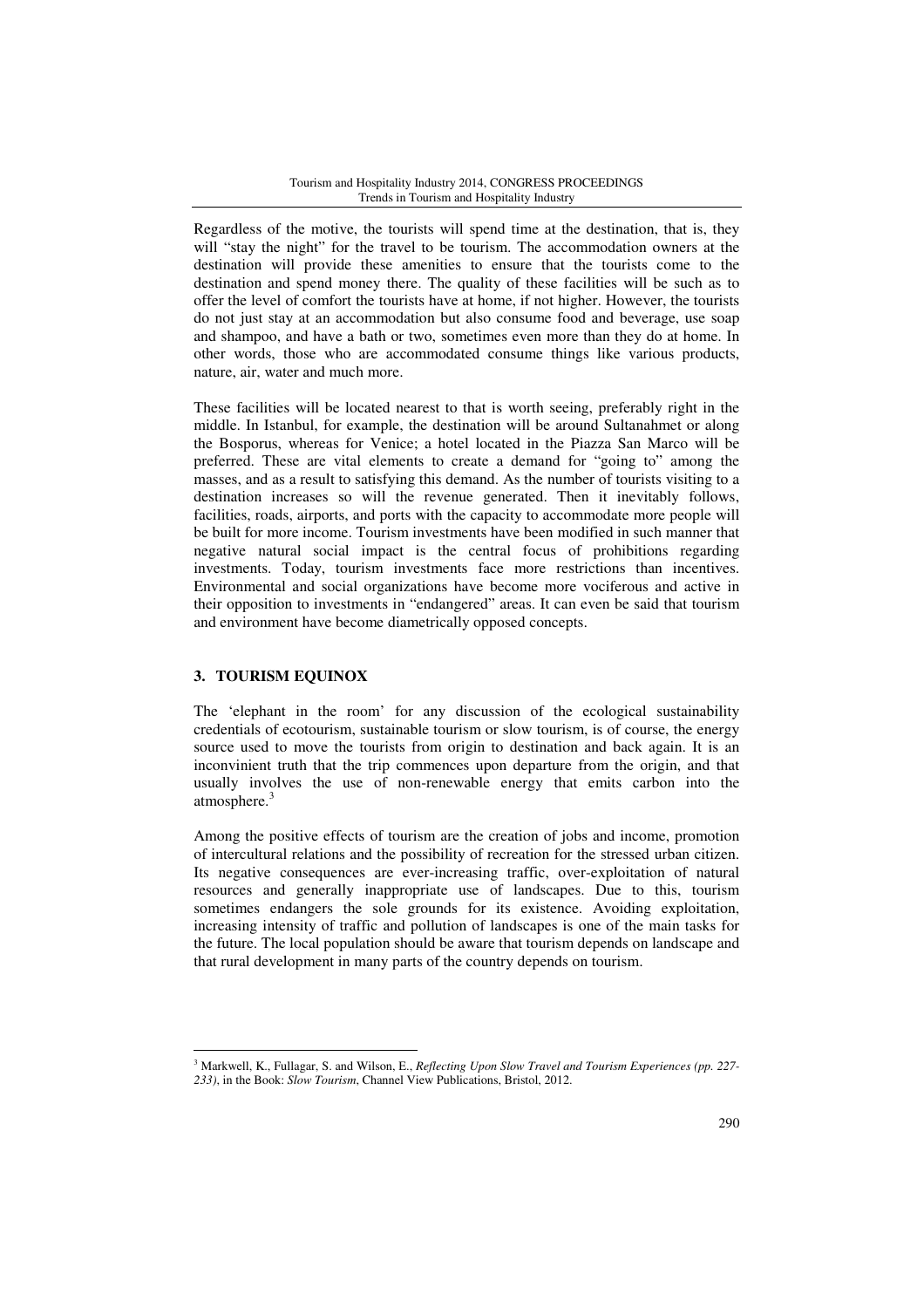#### Tourism and Hospitality Industry 2014, CONGRESS PROCEEDINGS Trends in Tourism and Hospitality Industry

According to Hermann Hinterstoisser, Head of the Nature Protection Department, Salzburgerland, the great variety of beautiful landscapes in Austria offers many different aspects of multifunctionality. The same landscape may have productive, protective, recreational and ecological functions. Increasing fragmentation and traffic congestion are among the foremost threats. The protection and sustainable development of landscapes has to be a joint task for spatial planning, agriculture, forestry, nature conservation and tourism as a whole in order to maintain the multifunctionality and diversity of the landscapes.

It is expected that domestic and foreign visitors will in the future prefer greener, more serene, and more natural destinations where they can easily find the values stated in the basic principles of slow tourism, and they feel healthy, relaxed and secure. The development of slow tourism destinations also requires, apart from the measures taken in accordance with these principles, the common and intensive efforts of local population, non-governmental organizations, local governments, and tourism enterprises for the investment, promotion and marketing.

In order for the local economies of communities to protect themselves from the excesses of competition in the global market they need to rely upon their own labour and resources to built sustainable slow tourist products and destinations. Local communities need to control and self regulate their tourist industries, and we are suggesting that slow ecotourism offers the best options in terms of environmental protection and long-term, sustainable economic growth in these communities.<sup>4</sup> Projects which focus on and emphasize the economic, cultural and social benefits to be derived from becoming a slow tourism destination should be undertaken to inform the local population of these opportunities.

More specifically, assessment of community-based tourism initiatives should aim to measure: 1) the increase in direct income to hoseholds; 2) improvement in community services such as education, health services, clean water, appropriate housing, roads, transport and communication; and 3) the development of sustainable and diversified lifestyles. On this final point slow tourism can act as a platform that stimulates the creation of both tourism and non-tourism related small and medium size enterprises. Slow tourism provides the opportunity to reevaluate encompass social justice strategies and outcomes for local communities as it allows time to change, adjust and evolve for the tourism operator, community member and the environment.<sup>5</sup>

One of the best examples worldwide is Yamaguchi, located on the periphery of Honshu, the main island of Japan. After the rural areas of Yamaguchi lost 32% of its population, the local people of this destination understand that slow tourism can be used to bring together a range of activities, products and experiences to useful

<sup>4</sup> Wearing, S., Wearing, M. and McDonald M., *Slow'n Down the Town to Let Nature Grow: Ecotourism, Social Justice and Sustainability (p.36-50),* in the Book: *Slow Tourism*, Channel View Publications, Bristol, 2012.

<sup>5</sup> Wearing, S., Wearing, M. and McDonald M., *Slow'n Down the Town to Let Nature Grow: Ecotourism, Social Justice and Sustainability (p.36-50),* in the Book: *Slow Tourism*, Channel View Publications, Bristol, 2012.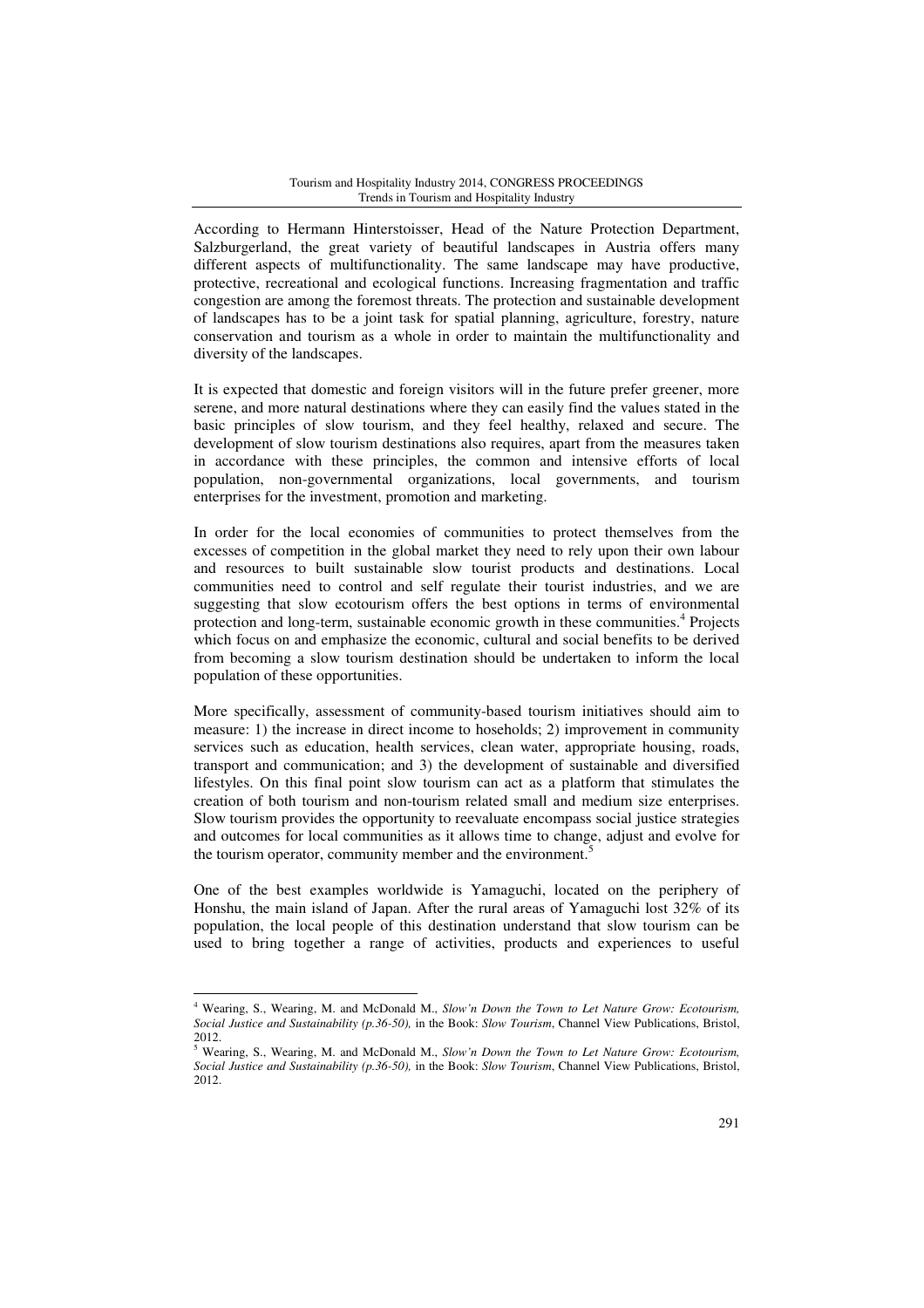economic advantage. Indeed, the direction of the policy in Yamaguchi is supported by shifts in regional consumer preferences.

The Yamaguchi slow tourism policy aims to satisfy both residents in rural areas, as well as visitors from urban areas. Rural residents are seen as important providers of various services and products and the approach represents a form of neo-endogenous economic development. The interaction and economic benefit is supposed to generate mutual value and appreciation. This micro-economic activity is also designed to help bring extra income to rural households, and to female householders particular. Yamaguchi's slow tourism offer also encourages school trips for urban students to learn about the lives of rural people and their work in the countryside. Where possible they stay with families to gain more understanding of their lives.

Tourism communities in Malaysia face also the problem of in-migration of labor from rural to urban areas. Land use conflicts - e.g. logging of tropical forests in the Endau-Rampin region of southern Peninsular Malaysia and in the Liwagu-Labuk River Basin, Sabah, East Malaysia, still continue. Although damage on the ecosystem (coral reef ecosystem, rainforest degradiation, etc,) and pollution are important problems with the increasing number of tourists in the long run, Malaysia is targeting to receive 28,8 million in foreign tourist arrivals during Visit Malaysia Year 2014.<sup>6</sup>

On the other hand, the growth of rural tourism have to be totally diverging with that of seaside tourism development that, without control could create huge holiday resorts and artificial villages with no identity. Many coastal regions in Portugal, Italy, Greece and particularly in Spain, have suffered this problem, and coast line has been completely destroyed by blocks of apartments and huge hotels, without green or natural areas.<sup>7</sup> This could also be a threat for rural tourism: exceeding in the urbanization of rural spaces. Rural tourism can be a great chance to fill in the empty spaces (i.e. houses) "disposed" by the decline of rural areas but it should not contribute to the change in the land using (i.e. new buildings).

Hence rural tourism in Tuscany is very developed in some internal rural areas such as the Chianti, Val d'Orcia, Maremma and the surrounding countryside of Siena. In some leading municipalities such as San Gimignano, Pienza, San Quirico d'Orcia or Radda in Chianti the number of nights spent per capita is over 50 and the local governments are discussing about constraints on visitor numbers. This is the main reason why Tuscany has a sense to argue on sustainability of rural tourism.<sup>8</sup>

The travellers who prefer slow tourism have the desire to stay somewhere for a longer period of time, to get to know a smaller place in the country, and close to nature, and to gain a better understanding of what it means to live in a rural area. Slow food is also an

<sup>6</sup> Malaysia Leo Conception, Tourism Impacts Presentation, *Comm 515T*, Global Tourism, Malaysia, 2012. 7 Sanagustín Fons, M.V., Moseñe Fıerro, J.A., Gómez Patıño, M., 2011. Rural tourism: A sustainable alternative. *Applied Energy*, 88, 551–557.

<sup>8</sup> Randelli, F., Romei, P., Tortora, M. and Tinacci, M., *Rural tourism driving regional development in Tuscany*, *The renaissance of the countryside*, Department of Economic Sciences, University of Florence, 2012.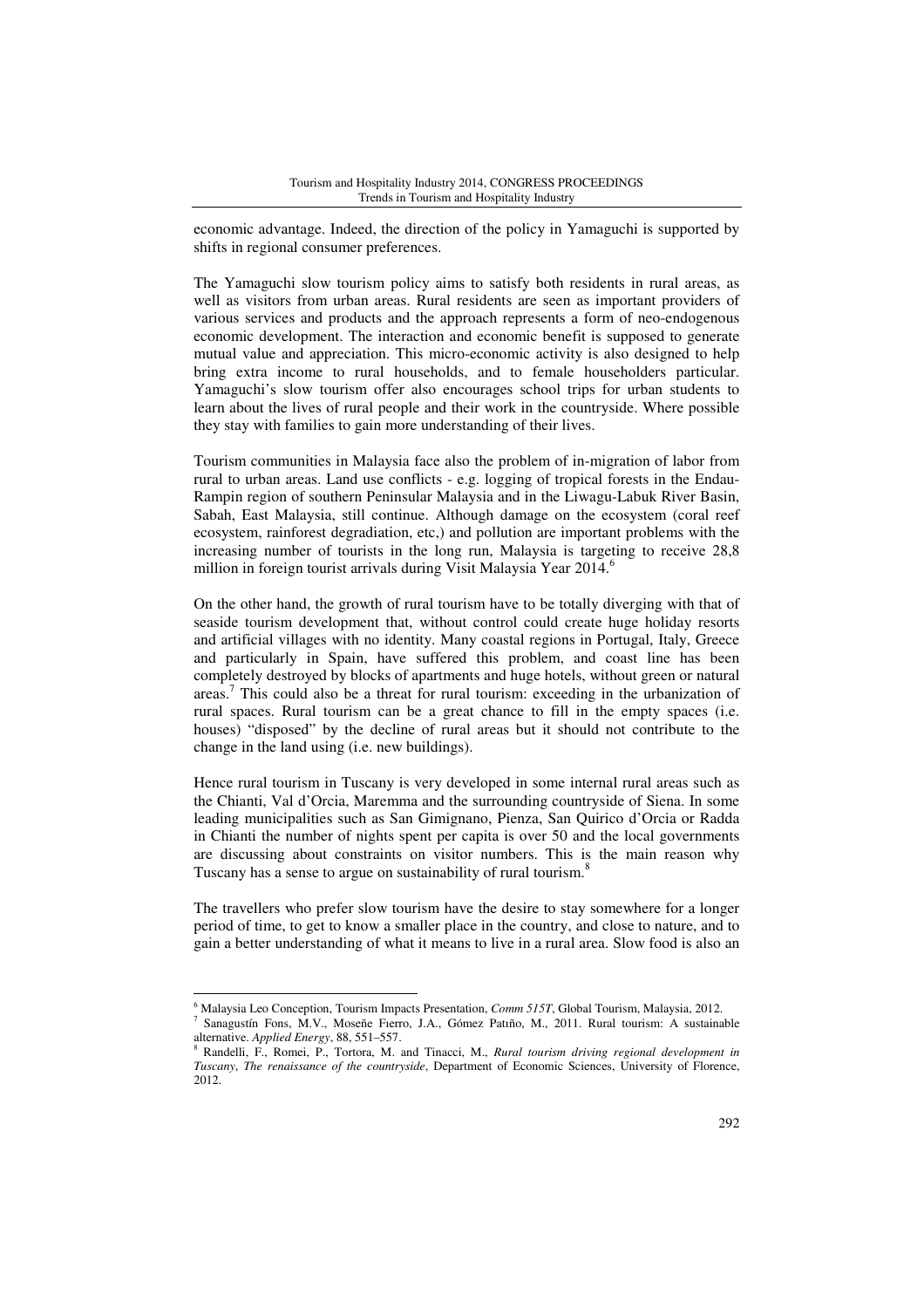essential element.<sup>9</sup>Food and beverage vendors which represent the authentic nature of the region, and where regional dishes are promoted and served to visitors should be established taking the philosophy of Slow Food into account in that case.

Rural lodging entrepreneurs could undertake other activities simultaneously (e.g., livestock and agricultural activities). Farm diversification, often through tourism activities, also has taken place in other places in Europe, which can provide superior net total income. The strong risk of depopulation in rural areas, combined with the importance of rural areas throughout the European Union's (EU) geography, has induced several different programs that attempt to encourage the development of these areas.<sup>10</sup>

Laura Piriz, National Board of Fisheries and Dr. Karl Bruckmeier, University of Göteborg, mention that from the times – less than 100 years ago in Sweden – that "fishing community" was nearly synonymous with "coastal society" to the present days when fishery is marginal, both in national, economic and social terms, a dramatic change has happened, usually called modernisation. Traditionally the specific coastal culture and society of the archipelago landscape, characteristic of Swedish coasts, was closely connected to the local ecosystems including the sea, the coast and the land. Today the Swedish archipelago areas are discussed mainly in terms of negative demographic growth with real estate being appropriated by people from urban areas and temporary overcrowding by tourists – indicators of cultural, social, economic and ecological impoverishment and decline. Swedish rural and environmental development policies address the questions of keeping alive the archipelago.

In this context coastal fisheries can be expected to play a significant role in rebuilding the local society of the future. A society capable of sustaining a diversity of livelihoods and producers having control over the natural assets of local areas. However, the protagonists of such local economies, as for example fishermen are mostly old and few. Today the local governments try to create islands of projects and experiments with local knowledge to take the advantage of diversity of knowledge (for example, in organic agriculture and horticulture, local handicrafts, sustainable and high quality local fisheries, new consumption styles.

In Mallorca however, in the tourism sector the damage is caused by sheer numbers and by the fact that tourist are notoriously unconscious of their environmental behaviour when away from home. Tourism is a consumer industry and it is difficult to impose better environmental standards on a transient population. For a long time Mallorcans have bemoaned the degenerative impact tourism has had on society, language and environment but have been happy to accept the considerable economic benefits. Many commentators advocate an expansion of 'new' tourists at the expense of 'old mass' tourists through a policy of diversification. Highly laudable providing total income from tourism remains constant or rises. If more 'new' tourists' and fewer 'old' tourists results in a fall in GDP or per capita incomes, Mallorcans must accept a fall in their

<sup>9</sup> Murayama, M. and Parker, G., *Fast Japan, Slow Japan': Shifting to Slow Tourism as a Rural Regeneration Tool in Japan (p.179),* in the Book: *Slow Tourism*, Channel View Publications, Bristol, 2012.

<sup>10</sup> Hernandez-Maestro, R. M. and Gonzales-Benito, O., "Rural Lodging Establishments as Drivers of Rural Development", *Journal of Travel Research*, Vol 53 (I), 2013, 83-95.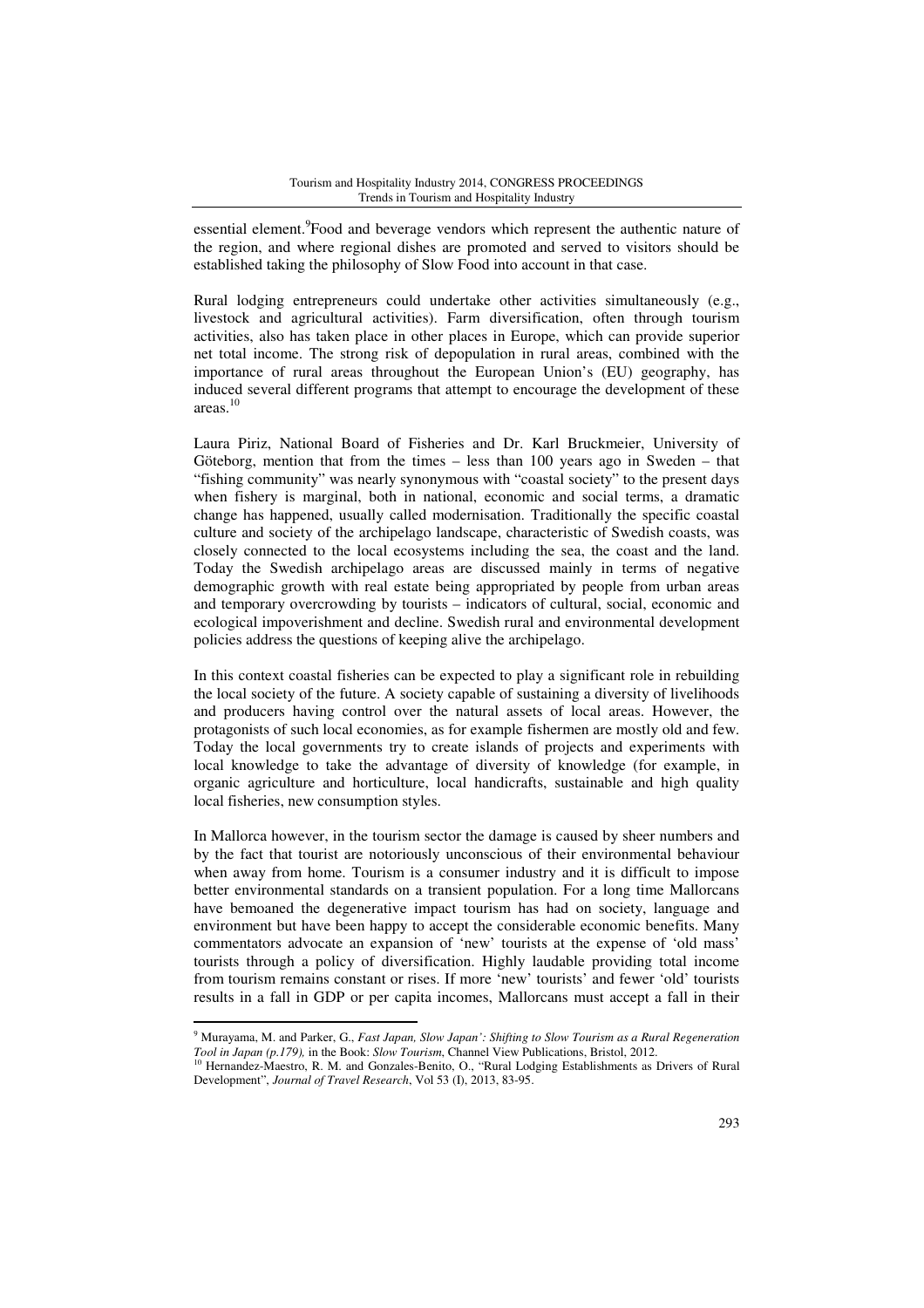standard of living or at least trade it against a possible increase in their quality of life. Such moves usually benefit the higher social echelons and not the working class sector, already subject to vicious 'seasonality', who may not find this sort of solution so  $acceltable.$ <sup>1</sup>

### **4. CONCLUSION**

 $\overline{a}$ 

A sustainable tourism is the only type of tourism that can offer an authentic countryside lifestyle area, where it is possible to relax and enjoy nature and countryside atmosphere, like in Tuscany, Provence and Wachau, without compromising the other local specialisation, first of all agriculture. Sustainability should be substantiated through policy and legislation and should be primary objective in all decisions regarding tourism. This covers a multitude of areas of study and implementation ranging from, but not limited to, environmental, social, economic and urban development and design.

Sustainable tourism began to be used from late 80s and early 90s the term has become more commonly used.<sup>12</sup> Research on sustainable tourism has provided many ideas and tools in advancement of sustainability in addition to defining and delineating the concept. Despite the theoretical contributions provided by extent research positive, real-world examples of the concept of sustainability of tourism in general and destinations in particular are necessary. But the remarks about the negative impacts of tourism are intended to demonstrate and explain the tourism paradox.

Tourism itself is not an environmentally and socially "negative" activity that should be avoided. The tourism industry is worth developing and investing in and brings about negative impacts which sometimes outweigh its associated positive economic impacts if undertaken sustainably. But there does exist a form of tourism that is not destructive or paradoxical, and tourism has many positive economic and social benefits that are indispensable.

The very activity of tourism should not necessarily consume the very cause of the activity. Tourism can indeed not only provide the impetus for conservation, itself can be based on conserving or financing the conservation of the destination in short, it can ensure sustaining of tourism. Common sense should prevail over policy, lessons gleaned from mistakes of other destinations should direct destination development, and most importantly tourism should not be conceptualized as a finite stream of revenue where profit maximization is the logical course of action, but as a renewable resource that requires care and attention in its utilization. The essence of tourism is based on pleasure derived from the destination itself and activities undertaken when there. For travelers preferring slow tourism approach this pleasure is derived from a lower impact, slower paced destination. Based on an understanding that is distinct from mass tourism, a new tourism destination where the cultural and historical heritage is utilized needs to

<sup>&</sup>lt;sup>11</sup> Buswell, R. J., *Mallorca and Tourism History, Economy and Environment*, Channel View Publications, 2011.

<sup>12</sup> Swarbrooke, J.,*Sustainable Tourism Management*. Oxon: CABI Publishing, 1999.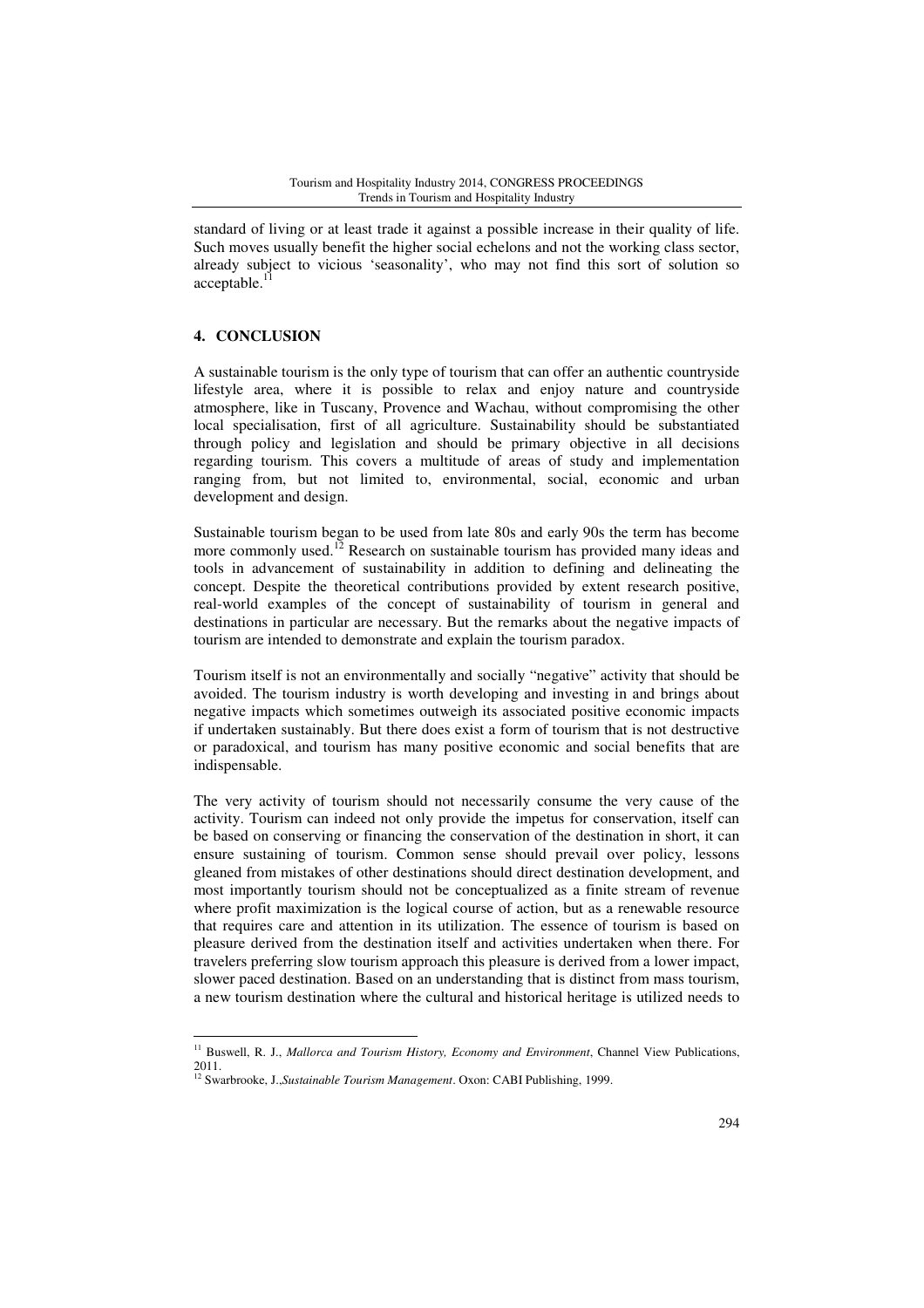be created through investment, promotion and marketing that is focused on sustainability. Activities necessary for strategic planning should be carried out, and the cooperation of public and private sectors should be ensured after determining the applicability of slow tourism approach.

The awareness of locals and visitors should be raised in order to prevent damage to the historical and cultural environment, the carrying capacity of the region should be determined under sustainable principles, and local governments, non-governmental organizations, universities and professional organizations should cooperate against adverse environmental effects caused by tourism.

"Recommendatory" and "orienting" approaches rather than "prevention" should be adopted in legislations; local authorities should be supported in their endeavors towards sustainability. In respect to structure of tourism, "nonindustrial" scale and types should be subjected to a different set of rules different from the areas and facilities of mass tourism. Rights and powers of local governments over implementations should be expanded. Rural tourism must be promoted as a key driver of rural tourism development, and funds must be devoted to supporting the development of rural lodging establishments.

Mechtild Rössler from UNESCO World Heritage Centre-Paris, claims that, the inclusion of cultural landscapes in the World Heritage list proved that UNESCO's World Heritage Convention is pioneering new approaches in the protection of the planet's cultural and natural diversity. The 23 sites listed in this category show that there exists a great diversity of outstanding cultural landscapes that are representative of the different regions of the world. Certain sites reflect specific techniques of land use that also guarantee and sustain biological diversity. This is in particular the case for Europe with the riverine terraces of the Wachau cultural landscape (Austria), the vine production of the Jurisdiction of Saint Emilion (France) or Cinque Terre (Italy), the cultivated lands of the Loire valley (France), the pastoral practices in the Pyrenees, Mont Perdu (France/Spain) or Hortobágy national park (Hungary) and the traditional land use systems of the isthmus of Kurzeme (Lithuania/Russia) and the agricultural landscape of southern Öland (Sweden).

The European Union (EU) recognises that agriculture and rural development are critical to poverty reduction and growth. The European Innovation Partnership (EIP-AGRI) on Agricultural Productivity and Sustainability was launched in 2012 and works to foster competitive and sustainable farming and forestry that 'achieves more and better from less'. It contributes to ensuring a steady supply of food, feed and biomaterials, developing its work in harmony with the essential natural resources on which farming depends $13$ . Destination-level planning and implementation is also encouraged. Tourism is well placed to contribute directly to rural development as many rural areas are attractive to visitors.

 $\overline{a}$ 

<sup>13</sup> http://ec.europa.eu/agriculture/eip/index\_en.htm